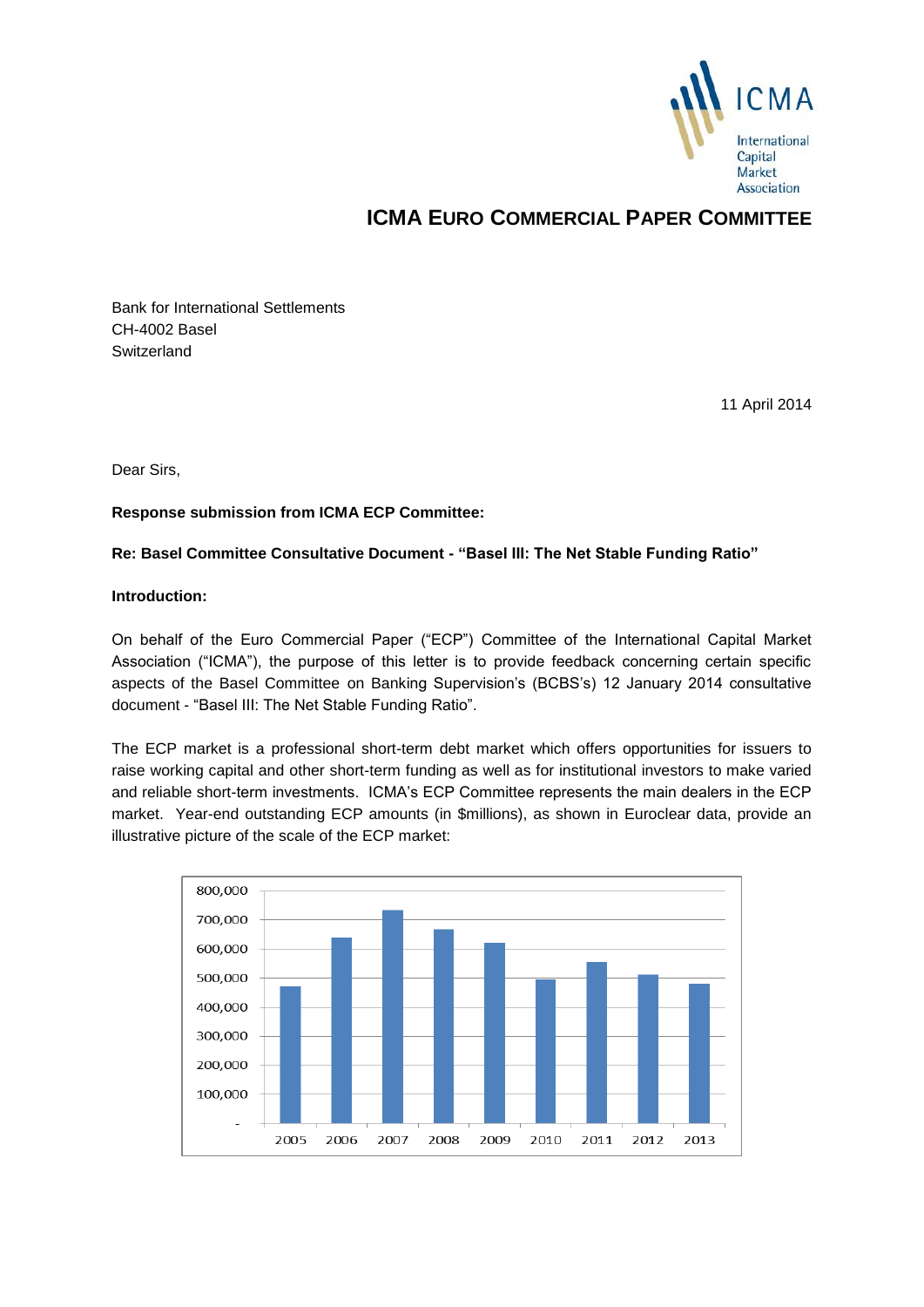It can be readily seen that the market has declined in size from its pre-crisis peak but is still providing a reasonably steady amount equivalent to around half a trillion dollars of funds. In an ideal world action would be being taken to nurture this valuable source of funding, but the ICMA ECP Committee remains concerned that current efforts to reduce risk in the financial system will in fact serve to further impede the ECP market's development.

The ICMA ECP Committee notes that on 12 January 2014 proposed revisions to the Basel framework's Net Stable Funding Ratio (NSFR) were issued for consultation by the BCBS and that the NSFR is a key component of the Basel III reforms to promote a more resilient banking sector, which will require that banks maintain a stable funding profile in relation to their on- and off-balance sheet activities. The BCBS notes that a robust funding structure makes it less likely that disruptions to a bank's regular funding sources will erode its liquidity position in a way that would increase the risk of its failure and, potentially, lead to broader systemic stress. In particular, the NSFR is intended to limit over-reliance on short-term wholesale funding, encourage better assessment of funding risk across all on- and off-balance sheet items, and promote funding stability. The ICMA ECP Committee fully supports the establishment of a sound liquidity regime, but believes that the latest NSFR proposals still need to be adapted in pursuit of this overall objective.

Whilst there are many interesting issues discussed in this BCBS consultative document, the ICMA ECP Committee is for now going to primarily restrict its focus to those aspects that bear most directly on ECP.

# **Commentary on NSFR proposals:**

The NSFR is defined as the amount of available stable funding (ASF) relative to the amount of required stable funding (RSF). This ratio should be equal to at least 100% on an on-going basis. ASF is defined as the portion of capital and liabilities expected to be reliable over the time horizon considered by the NSFR, which extends to one year. The amount of such stable funding required of a specific institution is a function of the liquidity characteristics and residual maturities of the various assets held by that institution as well as those of its off-balance sheet (OBS) exposures. Concerning the calculation of the RSF, the BCBS's proposals specifically mention that:

- Assets assigned a 15% RSF factor comprise unencumbered Level 2A assets as defined in Liquidity Coverage Ratio (LCR) paragraph 52, including corporate debt securities (including commercial paper) and covered bonds with a credit rating equal or equivalent to at least AA–; and
- Assets assigned a 50% RSF factor comprise unencumbered Level 2B assets as defined and subject to the conditions set forth in LCR paragraph 54, including corporate debt securities (including commercial paper) with a credit rating of between A+ and BBB–

The ICMA ECP Committee considers that the impact of these latest NSFR proposals will be a significant issue for the ECP market. Whilst the general concept of applying stress haircuts to existing inventory in order to calculate the term liquidity requirements is accepted across the market, the level of haircuts being proposed for short term CP/CD instruments is significantly higher than banks internal models. This discrepancy arises from an apparent inconsistency within the Basel model, which is specifying that an organisation reserve term liquidity against a short term asset. The ECP Committee understands that the NSFR is not intended to deal with a stressed event, but rather business as usual. Stressed events are covered by the LCR so taking such a punitive approach as has been proposed appears draconian and out of line with the intended aim of the NSFR.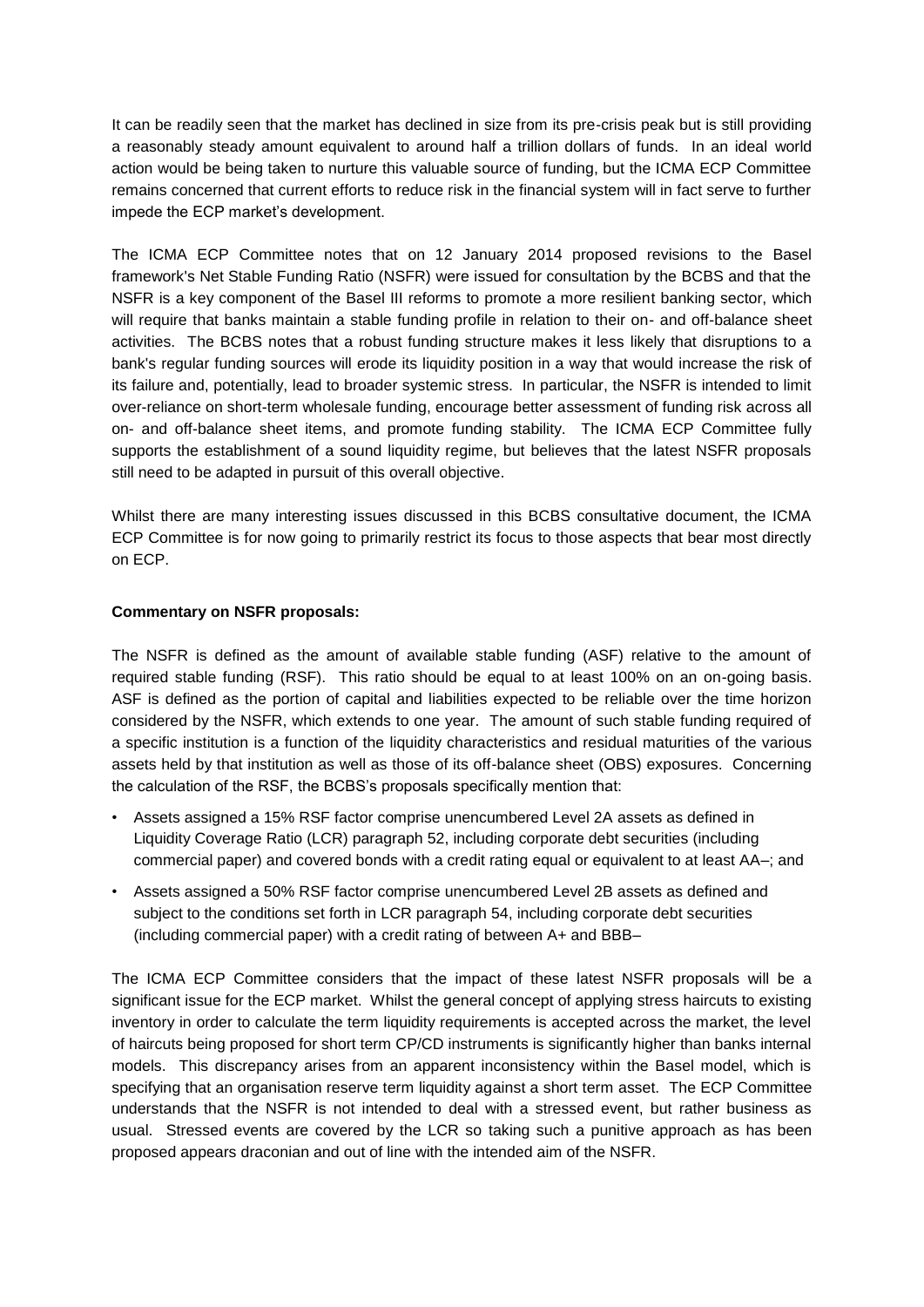The ICMA ECP Committee believes that in the event of a firm specific liquidity event, the likelihood is that balance sheets will contract. This does not imply a fire sale or forced sale of assets will be necessary; but rather that, as assets mature, the ability for desks to reinvest will be diminished. The amount of funding available to business lines will contract and therefore there is no need to fund, for example, a three month asset with greater than one year liquidity. However the currently proposed NSFR model results in a higher cost of term liquidity being applied to an asset that is not likely to require term funding. The ICMA ECP Committee sees that such an increased cost to fund ECP assets held on the balance sheet will precipitate a significant reduction in the willingness of dealers to provide a secondary market by themselves acquiring positions from investors. It follows that such a contraction in the secondary market will have a consequential effect on the primary market, either reducing investor appetite and/or increasing the cost of ECP funding.

Furthermore, from an issuer's perspective the short term nature of CP means it will not contribute to the RSF. Consequently the use of CP as part of the funding mix will further diminish, reducing the amount of paper in the market. Already if CP matures within the LCR period of one month, it will need to be covered with High Quality Liquid Assets; and hence it does not result in any incremental liquidity being available to support the business. The use of CP as a funding instrument for EU banks and securities companies will therefore become purely as a cash management tool i.e. if there is a specific short term financing requirement with a defined maturity date, then CP can be used to finance it. It will not be used to support the general trading inventory of such a firm.

Before closing, the ICMA ECP Committee also draws the BCBS's attention to the following general points. ECP dealers are well capitalised and highly regulated banks and securities firms, who utilise a strong, safe documentation framework to underpin ECP issuance. A significant proportion of ECP market issuance is from sovereign, supranational or quasi sovereign issuers; and some ECP issuance is listed and eligible as central bank collateral. ECP maturities are very short, with many outstandings maturing in one month or less and a large majority maturing in three months or less.

# **Summary:**

There is much in this consultative document with which the ICMA ECP Committee agrees, including that it is helpful to establish an internationally agreed standard.

The ICMA ECP Committee believes that CP should not have to be financed with term liquidity, as holdings of CP are likely to be allowed to mature and not be replaced. Hence a risk horizon of twelve months is inappropriate; and the proposed haircuts are therefore penal and intellectually inconsistent. The ICMA ECP Committee believes that an approach which calls for a matched funding requirement for assets with short term maturity dates would provide the basis for a suitably sound liquidity regime and respectfully requests the BCBS to recognise this in its finalised NSFR proposals.

The ICMA ECP Committee draws attention to the fact that ECP is the largest and most liquid CP market in Europe. ECP plays an important role in providing much needed funding to the benefit of issuers and investors; and as efforts continue to stimulate economic growth, the case for an efficient and effective CP market is more evident than ever. Sound regulation should not impede this.

Should you have any questions, please contact David Hiscock in the first instance.